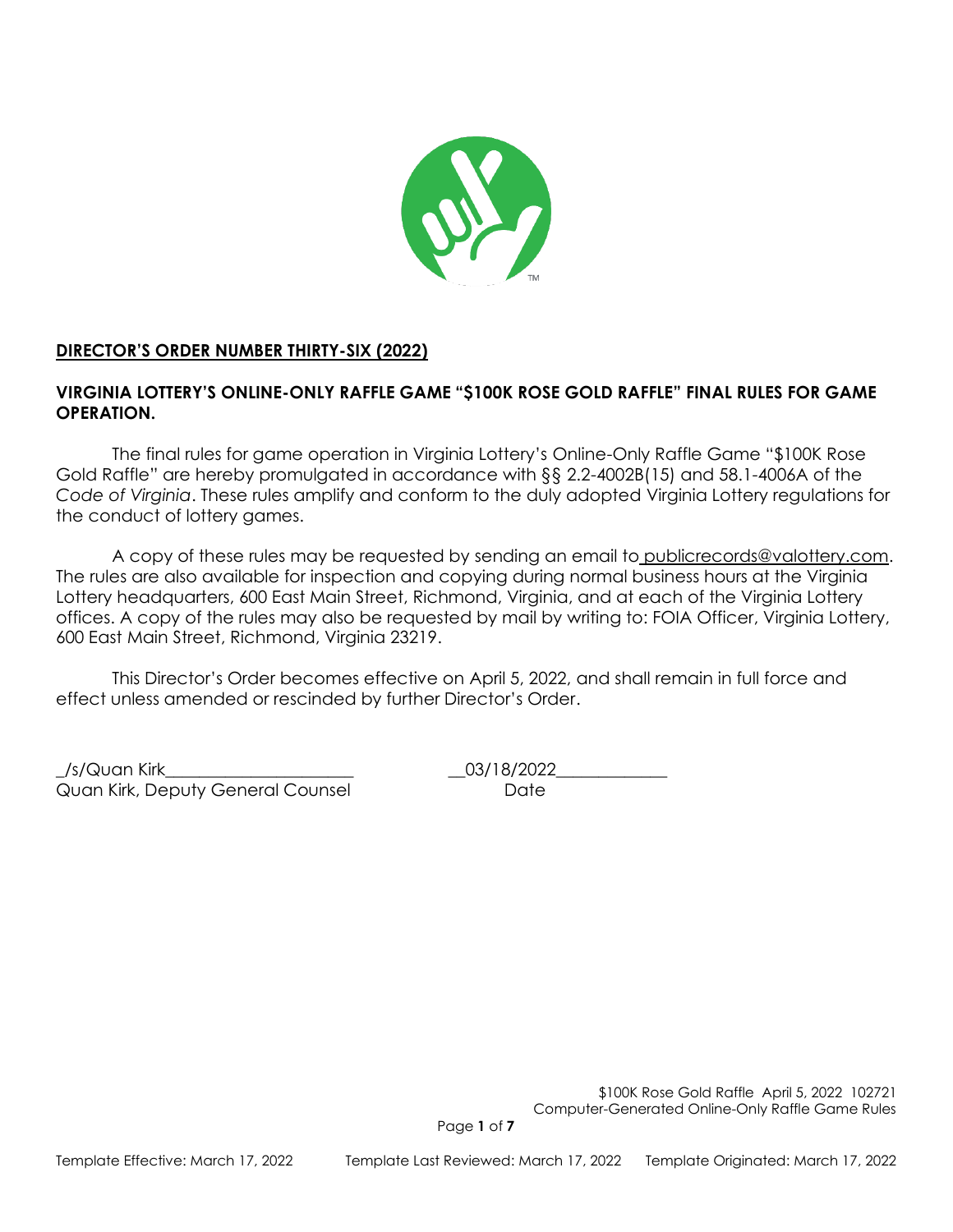

# **VIRGINIA LOTTERY'S ONLINE-ONLY RAFFLE GAME "\$100K ROSE GOLD RAFFLE" OFFICIAL RULES FOR GAME OPERATION**

### **A. GENERAL REQUIREMENTS:**

- 1. In addition to these specific Game Rules, all requirements in the language on www.valottery.com, the Virginia Lottery laws and regulations, the *Online Gaming Rules* and the *Virginia Lottery Account Terms and Conditions* apply to the operation of this Game.
- 2. Game Rules, Virginia Lottery laws and regulations, and *Virginia Lottery Account Terms and Conditions* are on file at Virginia Lottery headquarters.
- **B.** RAFFLE PERIOD: The \$100K Rose Gold Raffle Game ("Raffle Game") will begin on April 5, 2022, with multiple raffles offered throughout the term of the Raffle Game. Each raffle with an established quantity of Tickets will include a corresponding Drawing. The available quantity of Tickets for each raffle will be indicated via the "Tickets Remaining" area of the online Raffle Game details page. For each raffle, the corresponding Drawing will occur after the last Ticket for that raffle is sold or on or around 180 days after the first date of sales for that raffle, whichever occurs first.
- **C. DEFINITIONS** (for purposes of this Game)**:**

"Account" means a Virginia Lottery Account, through which a Player's age and identity verification takes place.

"Claimant" means a Player with a validated Prize win from a purchase Game.

"Director" means the Executive Director of the Virginia Lottery as established in Chapter 40 of Title 58.1 (§58.1-4000 *et seq.*) of the *Code of Virginia* or any other employee(s) to whom the Executive Director's authority is lawfully delegated.

"Drawing" means a formal process of randomly selecting numbers in accordance with the Game Rules.

"Entitled to the Prize" means the status of a Claimant whose online Winning Play has been validated by the Virginia Lottery as winning a Prize, unless Internal Revenue Service policy provides a different definition, in which case the Internal Revenue Service definition shall prevail.

"Fixed Prizes" means a set amount awarded in this Game.

"Game" means the Game named in the title at the top of Page 1 of these rules.

"Game Rules" or "Rules" means these rules.

"Lottery" means the Virginia Lottery.

\$100K Rose Gold Raffle April 5, 2022 102721 Computer-Generated Online-Only Raffle Game Rules

Page **2** of **7**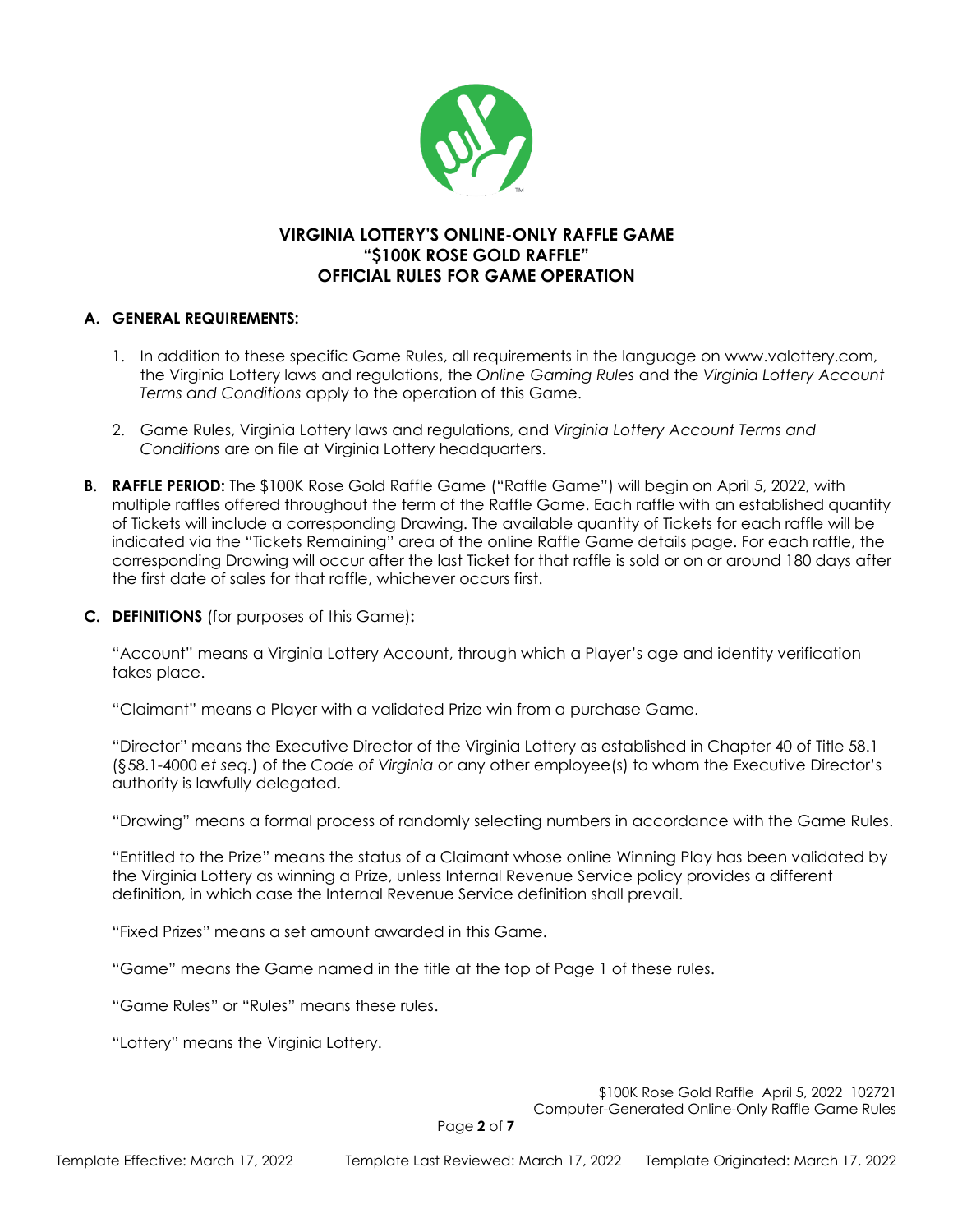"Lottery Board" means the group of seven (7) people, appointed by the Governor of Virginia, with the power to adopt regulations governing the establishment and operation of the Virginia Lottery and to perform other functions that are set out in the *Code of Virginia.*

"Online-Only Raffle Game" means a Virginia Lottery Raffle Game only offered through valottery.com that is in direct communication with a Mainframe computer operated by or at the direction of the Virginia Lottery.

"Person" means a natural person and may not extend to or be applied to a corporation, company, partnership, association or other entity or when referring to a Lottery retailer, the term as defined in § 58.1-4009 of the Code of Virginia.

"Play" or "Raffle Play" or "Ticket" means one (1) wager for a chance to win a Prize. For purposes of these Rules, "Ticket" refers to each raffle Play offered through valottery.com and is not a physical Lottery ticket.

"Player" means a Person who is at least eighteen (18) years of age who purchases a raffle Game.

"Prize" or "Prizes" means the winnings as defined in **Section H** ("Prize Structure").

"Prizewinner" means a verified Claimant who is entitled, as a result of successful Play validation, to receive a Prize under the rules of a Game.

"Sold Out" means that all available Tickets/Plays of each raffle have been purchased.

"Unclaimed Prize" means any cash Prize for a Winning Play that has not been fully claimed within 180 days of the Drawing date for which the Ticket/Play was purchased.

"Winning Number" means the raffle numbers randomly selected at each Drawing, that will be used to determine the Winning Plays.

"Winning Play" means the raffle numbers making up a single Game Play which match the Winning Number(s).

**D. GAME DESCRIPTION:** \$100k Rose Gold Raffle is an online-only Raffle Game, offered through www.valottery.com, in which a Player obtains one (1) Play in the hopes of winning a Prize via a random Drawing. Refer to **Section H** ("Prize Structure").

### **E. ELIGIBILITY:**

- 1. Minors Purchasing or Redeeming Plays: Persons under the age of eighteen (18) are not permitted to purchase or redeem Lottery Plays.
- 2. Eligibility: No officer, employee or Board member of the Lottery, or any officer or employee or board member of any vendor to the Lottery of draw or scratch game goods or services working directly on a contract with the Lottery for such goods or services, or any person residing in the same household of any such board member, officer or employee, or any person under the age of eighteen (18) years, shall be eligible to purchase Lottery Plays. The Lottery will not pay a Prize on a Play purchased by, for, or gifted to or transferred to anyone referenced under this **Section D**. Licensed Virginia Lottery retailers and their employees may be Virginia Lottery Players.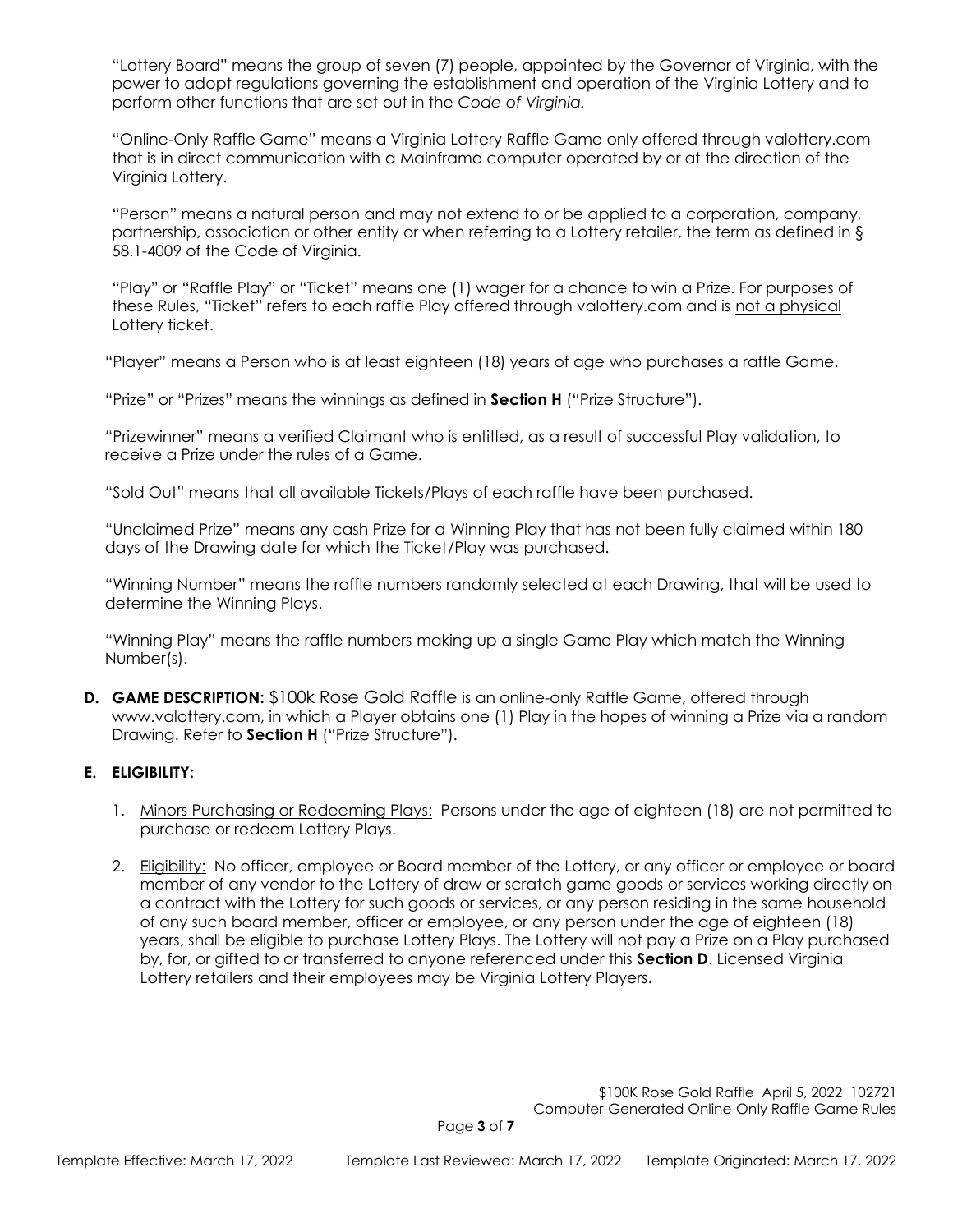### **F. GAME PURCHASE:**

- 1. Eligible Players may purchase raffle Tickets/Plays by visiting [www.valottery.com.](http://www.valottery.com/)
- 2. Price: Except as otherwise noted herein, or as otherwise announced by the Lottery, one (1) \$100K Rose Gold Raffle Ticket/Play costs ten dollars (\$10.00).
- 3. Raffle numbers will be issued in numerical order as sold.
- 4. Players cannot select their own raffle numbers.
- 5. By purchasing a Raffle Game Ticket/Play, the Player agrees to comply with and abide by the Lottery laws and regulations, these Game Rules, the *Online Gaming Rules*, all final decisions of the Director, all procedures established by the Director for the conduct of the Game, and the *Virginia Lottery Account Terms and Conditions*.
- 5. Player responsibility: A Player assumes responsibility for any activities in his/her Account.
- 6. Lottery Responsibility: The Lottery is responsible for reasonable safeguards of a Player's Account data.

### **G. HOW TO PLAY:**

- 1. A Player must purchase one (1) raffle Ticket/Play from the Raffle Game during the specified raffle period via www.valottery.com.
- 2. Players must match their raffle numbers in exact order to those drawn by the Lottery to win a Prize. Winning Numbers will be randomly drawn from the pool of numbers sold.
- 3. When the final Ticket/Play is sold for each raffle, or the sales deadline is reached for the specified raffle, whichever occurs first, that specific raffle is closed and no additional Tickets/Plays are available for purchase. Players may purchase any other raffle Tickets/Plays made available by the Lottery.
- 4. Unaccepted Play: If, for any reason, the Player's Ticket/Play is not accepted, the liability of the Lottery is limited to a refund of the amount paid for the Ticket/Play.
- 5. Cut-off of Play: Tickets/Plays for each raffle in this Raffle Game will be accepted by the gaming system until the last of the allotted Tickets/Plays have been sold or on or around 180 days from the specified raffle start date, whichever occurs first.

| Plays     | 50,000   |           |
|-----------|----------|-----------|
| Prize     | Quantity | Odds 1 in |
| \$100,000 |          | 25,000    |
| \$500     | 100      | 500       |
| \$100     | 250      | 200       |
| \$50      | 2,500    | 20        |

**H. PRIZE STRUCTURE:** The odds for each raffle for this Game are as follows:

### **I. DRAWING:**

\$100K Rose Gold Raffle April 5, 2022 102721 Computer-Generated Online-Only Raffle Game Rules

Page **4** of **7**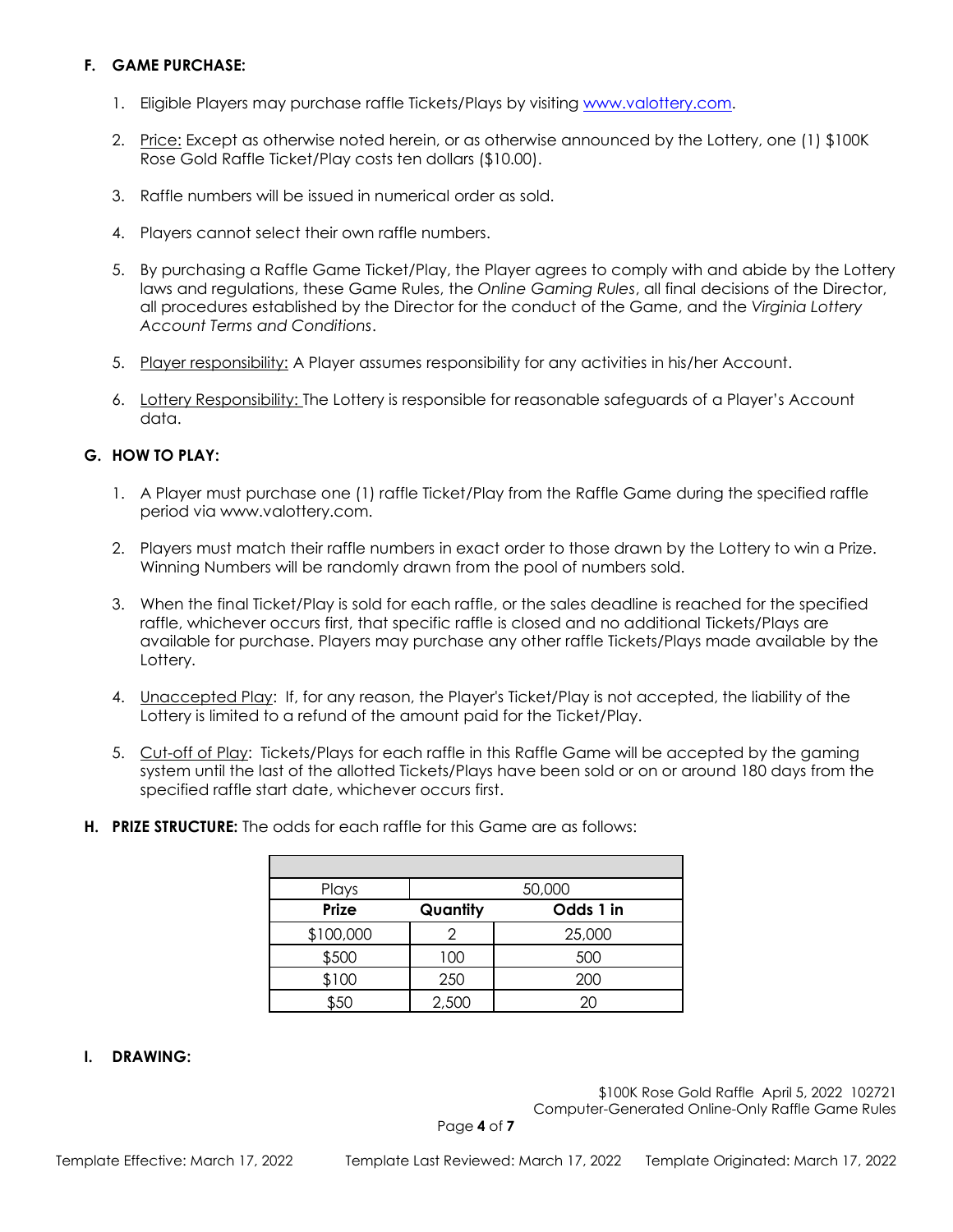- 1. The corresponding Drawing for each raffle in this Raffle Game will be held immediately after all Tickets/Plays for that raffle have been sold or on or around 180 days from the specified raffle start date, whichever occurs first.
- 3. The Drawing shall be conducted using a random number generator through the gaming system and all Winning Numbers will be selected during each Drawing.
- 4. The order in which the Winning Numbers will be drawn is as follows:
	- The first two (2) Winning Numbers drawn will determine the \$100,000 Prizewinners.
	- The next one hundred (100) Winning Numbers drawn will determine the \$500 Prizewinners.
	- The following two hundred fifty (250) Winning Numbers drawn will determine the \$100 Prizewinners.
	- The remaining two thousand five hundred (2,500) Winning Numbers drawn will determine the \$50 Prizewinners*.*

Once a number is drawn, that number will not be available to be drawn for any other Prize.

- 4. Prizewinners will be notified immediately and the results of each Drawing will be available on the Lottery's official website, [www.valottery.com,](http://www.valottery.com/) within the first full business day after each Drawing.
- 5. All Winning Numbers, even though announced, are subject to validation by the Lottery, including, if necessary, review by the Director, whose decision is final. The Lottery shall not be liable for media misprints or incorrectly announced or scrolled Winning Numbers. The Lottery shall not be liable for any information pertaining to Virginia Lottery games, including Drawing numbers and Prizes, that are shown on other websites and/or mobile applications.

### **J. CLAIMANT VERIFICATION:**

- 1. Methods used by the Lottery to establish and confirm a Claimant's identity include, but are not limited to:
	- viewing and/or copying the Claimant's valid government-issued photo identification;
	- viewing and/or copying proof of taxpayer identification number (e.g. Social Security number);
	- asking identity-verifying questions in the absence of the aforementioned document proof; and/or
	- viewing and/or retaining the information provided on a *Lottery Prizewinner Claim Form*.

### **K. PRIZE CLAIMS:**

- 1. All claims must be made within 180 days of the valid Drawing date for which the Play was purchased. Any Unclaimed Prize not claimed within the specified period shall be forfeited and revert to the Virginia State Literary Fund.
- 2. In accordance with the provisions of the Servicemembers Civil Relief Act, 50 U.S.C.S. app. §§ 501- 597b*.,* any Person while in active military service may claim exemption from the 180-day Play redemption requirement. Any such Person must claim his/her forfeited Prize by presenting proof of account activity no later than 180 days after discharge from active military service. Within thirty (30) days of such presentation, the Director shall verify the claim and direct payment in accordance with the Lottery rules and regulations then in effect regarding the manner of payment of Prizes to the holders of Winning Plays or shares.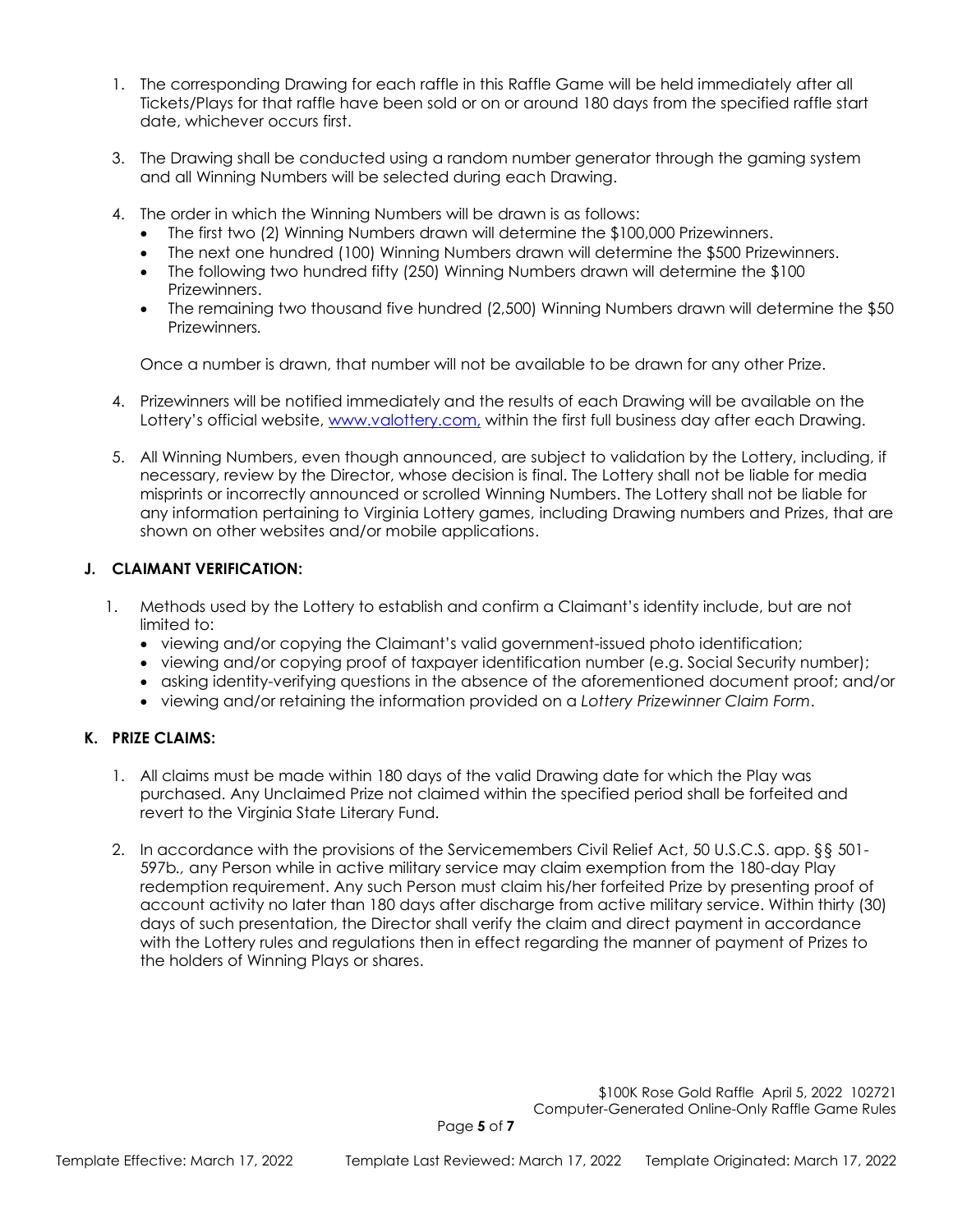- 4. Plays will be validated through the gaming system, and, if the Play results in a Prize, the Prize will be available to the Player via the Account wallet or will be validated by the Lottery as specified in the *Virginia Lottery Account Terms and Conditions*, as applicable. At the Lottery's discretion, if a *Prizewinner Claim Form* is required, the Claimant will be so advised. Required withholdings and deductions may be made from the Prize won.
- 5. IMPORTANT: Claimants should consult [www.valottery.com](https://www.valottery.com/) for any updates or temporary modifications to claiming procedures made necessary as a result of any Executive Order issued by the Governor of Virginia, including but not limited to, orders addressing public health emergencies.

### **L. PRIZE PAYMENT:**

- 1. When paying any Prize claim **in excess of \$600**, the Lottery shall report the winnings or withhold taxes pursuant to rules established by the Internal Revenue Service and Virginia Department of Taxation and shall file the appropriate income reporting form(s) with the Internal Revenue Service and the Virginia Department of Taxation.
- 2. When paying a cash Prize claim **in excess of \$100** at a Lottery office, the Lottery shall withhold any monies due under the Commonwealth's Set-Off Debt Collection Act if the agency has registered such debt with the Virginia Department of Taxation and timely notice of the debt has been furnished by the Virginia Department of Taxation to the Lottery.
- 3. One Prize: Subject to the validation requirements contained herein, Players are eligible to receive only one (1) (the highest) applicable Prize for each Winning Game Play.
- 4. No right of any Person to a Prize shall be assignable except that:
	- a. the Lottery may pay any Prize according to the terms of a deceased Prizewinner's beneficiary designation or similar form filed with the Lottery, or to the estate of a deceased Prizewinner who has not completed such a form; and
	- b. the Prize to which a Prizewinner is entitled may be paid as directed by an appropriate judicial order.
- 5. Each Prizewinner is legally required to include the value of the Prize, as well as any taxes paid by the Lottery on his/her behalf, in his/her taxable income for tax reporting purposes. As a result of accepting a Prize, and taking into account a Prizewinner's total taxable income for the year in which the Prize is accepted, a Prizewinner may fall into a higher tax bracket for his/her federal and state tax liabilities for the year in which the Prize is accepted.
- 6. Virginia Lottery law prohibits the disclosure of information about an individual Prizewinner's identity for a Prize greater than \$10 million, unless that Prizewinner consents in writing to such disclosure.
- 7. For Prizes up to and including \$10 million, a Prizewinner agrees to participate in a press conference and agrees to the use of his/her name and/or photo for publicity at the Lottery's discretion. Examples of publicity include, but are not limited to, news releases, Internet, news media and signs at Lottery retailer locations. In addition, a Prizewinner agrees to participate in Lottery promotional efforts, which may include his/her name, hometown, the amount of the Prize won, and the game won, through "social media," which may include, but will not be limited to, YouTube®, Twitter®, Facebook®, Instagram® or similar efforts, without additional consent from or compensation to the Prizewinner.